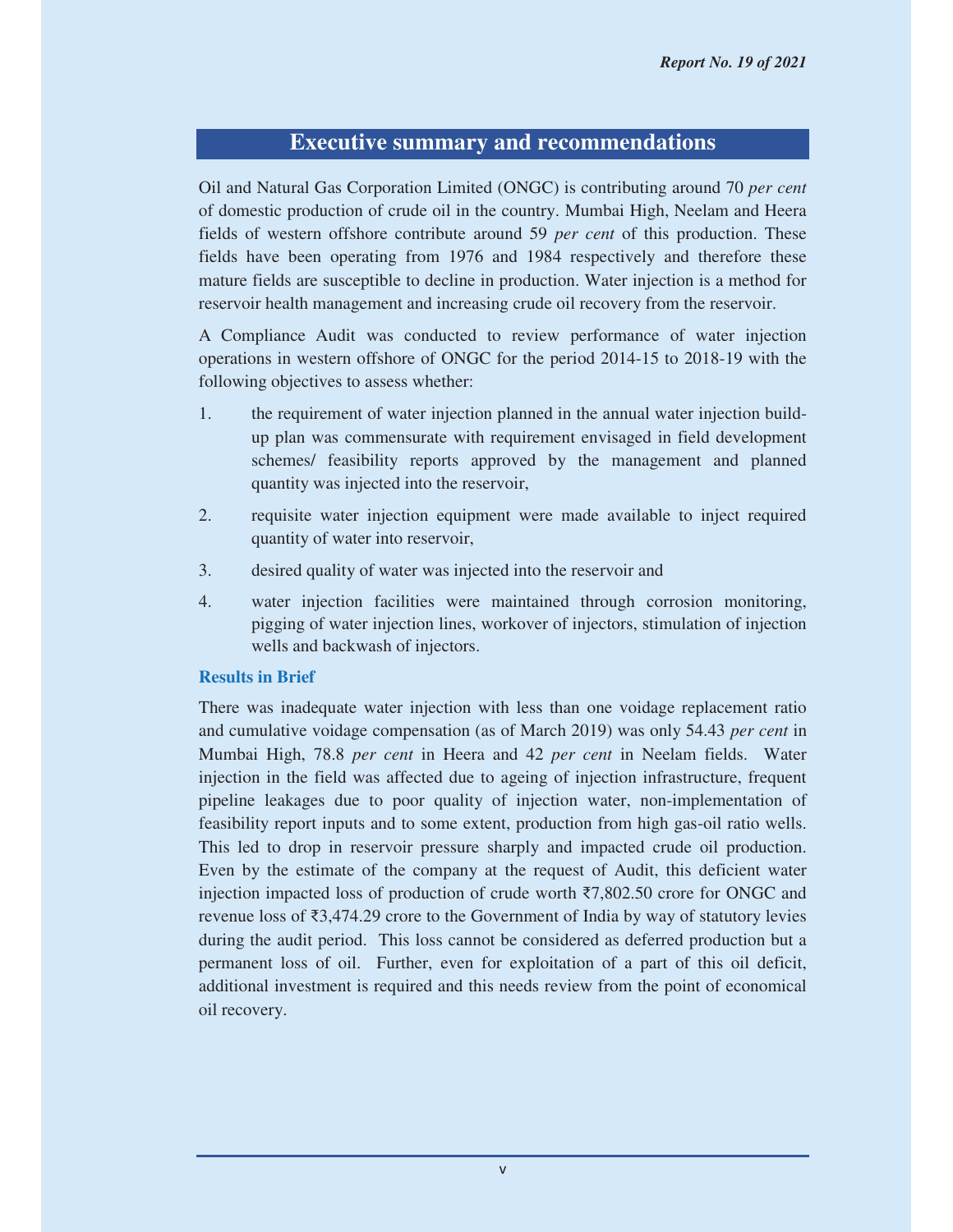### **Audit findings**

### **Planning and implementation of requirement of water injection**

The annual plans for water injection were lower than the requirement as provided in the re-development schemes by 5 to 46 *per cent* during 2014-15 to 2018-19. The annual plan is prepared under resources constraints and instead of overcoming the constraints, they were accepted as reality and planned accordingly. Even the reduced annual targets were not achieved.

### **(Para 3.2 and 3.3)**

Water injection quantity was measured regularly at water injection platform end. With multiple leakages in injection lines noticed during 2014-15 to 2018-19, injection quantity measured and reported at water injection platform end was not the correct measure of quantity injected into the reservoir.

# **(Para 3.5)**

The company commenced water injection six to eight years after commencement of field production in Mumbai High, Neelam and Heera. Cumulative voidage compensation as on 1 April 2019 was only 54.43 *per cent,* 42 *per cent* and 78.8 *per cent* in Mumbai High, Neelam and Heera fields respectively.

**(Para 3.6)** 

# **With reference to Audit findings on Planning and implementation of requirement of water injection, Audit recommends that:**

- *1. Annual planning for water injection should emanate from the field development schemes. The company may devise a comprehensive catch-up plan to compensate the excess voidage created.*
- *2. Quantity of water injected has to be measured at unmanned platform end for better and timely monitoring. Integration of SCADA with the online meters may be considered in all platforms.*

# **Water injection surface facilities and equipment**

Chemical dosing pumps which were required to maintain desired quality to avoid corrosion of water injection equipment, clogging of wellbore and indirectly affecting crude oil production were not considered as essential equipment.

### **(Para 4.3)**

The equipment replacement policy adopted by the company was not adhered to and failure of equipment was attributed to delay in overhauling and replacement/ revamping along with deficiency in maintenance.

# **(Para 4.4)**

System availability (availability of equipment for un-interrupted flow of production) of critical equipment was below the adopted target of 100 *per cent*. Instances were noticed where system availability of the equipment were shown as 100 *per cent* when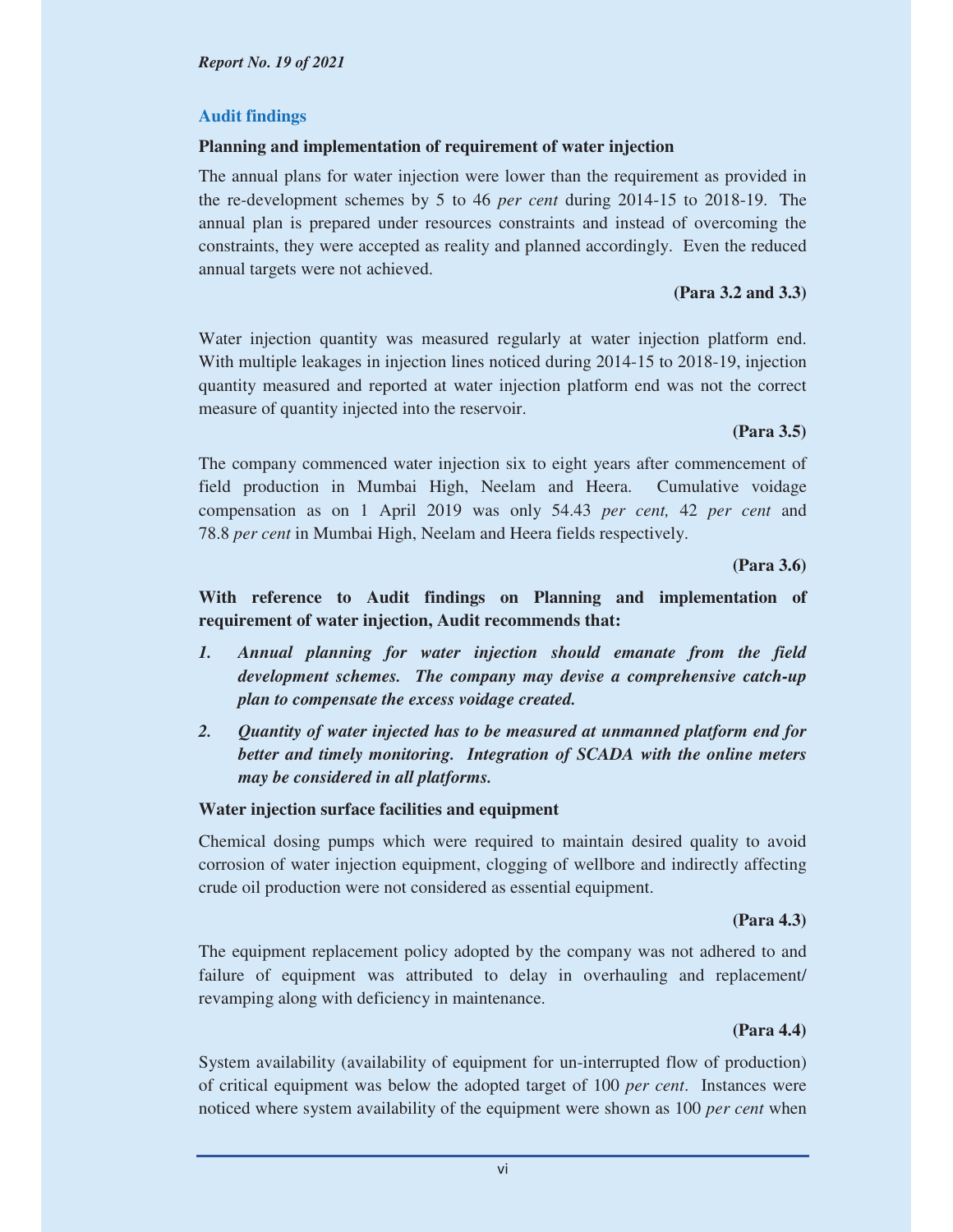the equipment failed to meet the field requirement or equipment was shown available when it was sent on repairs. Absence of data in ERP system, lack of proper mapping and maintaining important equipment details outside the ERP indicated that the company did not use the Plant Maintenance module of SAP-ERP effectively to obtain the intended benefits.

# **(Para 4.5, 4.6, 4.7 and 4.8)**

There were delays in initiating revamping/ replacement process because of improper planning. Original Equipment Manufacturer (OEM) recommended norms/ maintenance practices were not followed leading to equipment deterioration and rendering it unsafe for full scale operation. In Mumbai High, 52 *per cent* of the critical/ major water injection rotary equipment were overdue for overhaul.

**(Para 4.9 and 4.10)** 

**With reference to Audit findings on Water injection surface facilities and equipment, Audit recommends that:** 

- *3. The company should ensure maintenance of the equipment availability data through SAP system and ensure generation of reports directly from SAP.*
- *4. The company needs to consider efficiency/ performance of the equipment for meeting the operational requirement while working out the 'system availability' of equipment. Management should ensure reliability and availability of equipment for un-interrupted operation.*
- *5. Management may extensively use functionalities under Plant Maintenance module in SAP system so as to get its intended benefit of aiding performance analysis, improving operational effectiveness and providing useful insights to Management decisions.*
- *6. The company should timely initiate proposals for overhauling and replacement/ revamping to ensure system availability. Also, Original Equipment Manufacturer recommendations for maintenance practices should be adhered to.*
- *7. The Replacement policy needs a relook to ensure that the efficiency of the aged pumps is also considered when repair versus replacement decisions are taken.*

# **Quality of water injection**

The company failed to meet desired quality parameters, despite dilution of some of the quality parameters over a period. The quality of water in many water injection platforms was observed as inferior to the quality parameters currently followed by the company.

# **(Para 5.2 and 5.3)**

The dosing of chemicals was not ensured to be within recommended levels and in large number of cases, 'nil' and lower dosing of chemicals was observed. This has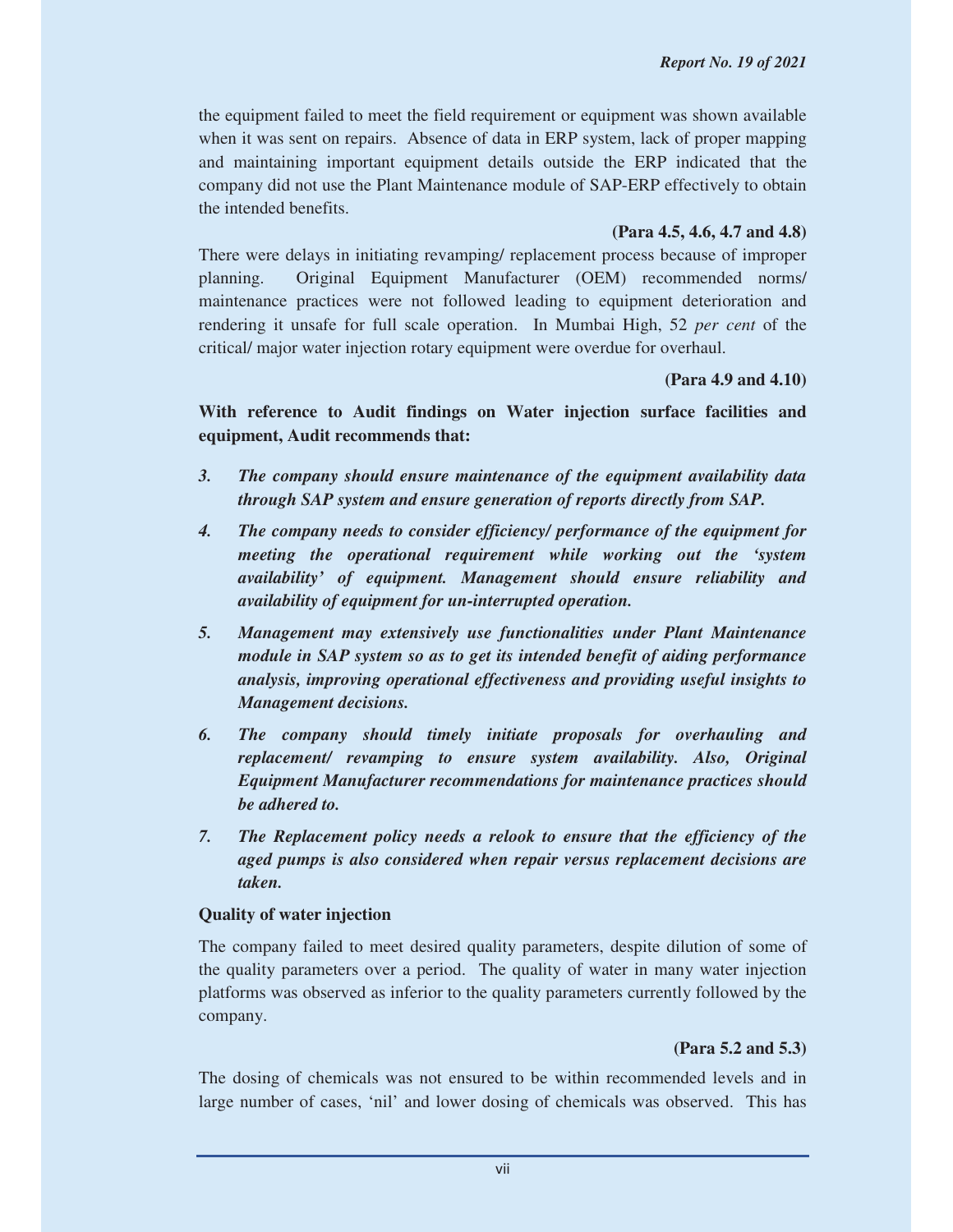#### *Report No. 19 of 2021*

consequences of plugging formation, pipeline leakage, etc. Discrepancies and inconsistencies were also noticed in reporting of the water quality. Important quality parameters were not captured due to non-functioning of quality measurement instruments.

### **(Para 5.4 and 5.5)**

Quality of water is measured at water injection platform from where it was despatched and reported the quality of water injected into reservoir. However, due to corrosion in water injection lines, quality of water deteriorated en-route to wellheads. Thus, actual quality of water injected into reservoir was inferior to the quality reported at water injection platform.

#### **(Para 5.6)**

# **With reference to Audit findings on quality of water injection, Audit recommends that:**

- *8. Due diligence while recording the data and feeding in SAP system should be ensured so that the desired quality parameters required for injection into the reservoir can be monitored and ensured.*
- *9. Dosing of adequate chemicals as per norms should be maintained so that quality parameters of water are monitored for timely corrective action.*
- *10. The Company needs to properly maintain the data of system and equipment availability of chemical injection system in future for monitoring and timely corrective action.*
- *11. Requisite quality of water injected into reservoir should be monitored throughout the water injection process and ensured till the well-head end for all parameters.*

### **Maintenance of water injection pipelines and injectors**

Reports of the corrosion monitoring revealed that corrosion rate of water injection pipelines was above safe limit. Pigging helps to remove debris deposited in pipelines, control of microbes and monitoring of pipeline integrity. There was substantial shortfall in pigging operation against requirement and there was inadequate analysis of pigging samples.Internal corrosion was the primary reason for premature failure of water injection lines. Rather than mitigating the corrosion issues, the company reduced the design service life of water injection lines from 25 to 15 years. Time lag was observed between date of leakage and date of repair/ replacement which contributed to substantial loss of water injection.

# **(Para 6.1, 6.2 and 6.3)**

To restore or improve the performance of a well, workover or well servicing activities are taken up. In Mumbai High field, workover was carried out only in 49.59 *per cent* wells against the wells planned. In Neelam and Heera fields, injection wells were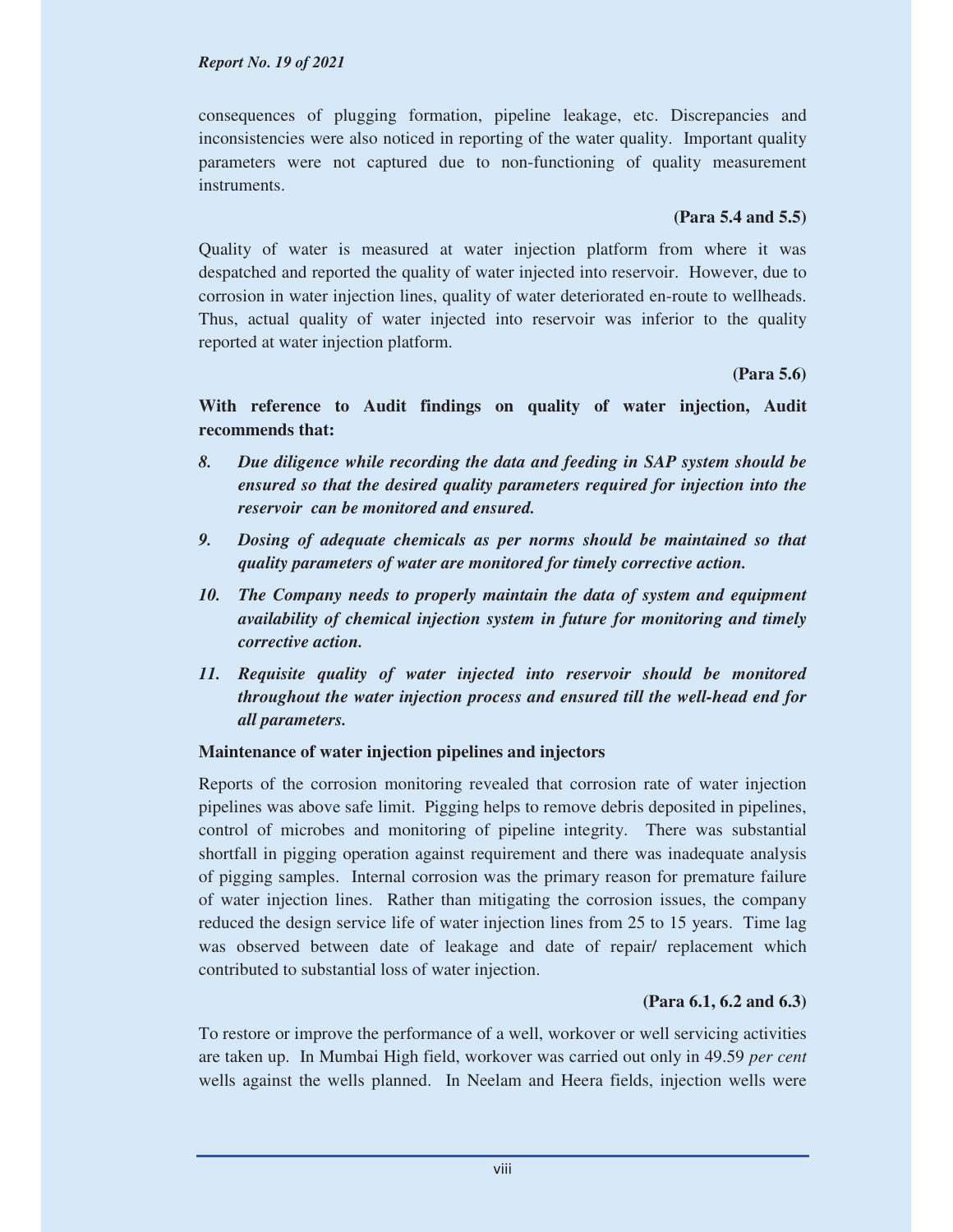serviced after a gap of 15-20 years. This had long term impact on reservoir pressure and ultimate oil recovery.

### **(Para 6.4)**

Well stimulation is a well intervention procedure adopted as water injection wells were prone to plugging. Stimulation jobs were carried out in Mumbai High field and Neelam & Heera field in only 18 *per cent* and 39 *per cent* respectively against the approved workload. Situation did not improve even after hiring dedicated stimulation vessel for injection wells.

# **(Para 6.5)**

**With reference to Audit findings on maintenance of water injection pipelines and injectors, Audit recommends that:** 

- *12. Considering large number of pre-mature failure of lines, the company may strengthen corrosion monitoring system urgently. More locations away from the main injection pumps should also be taken up for corrosion monitoring in future.*
- *13. The company should adhere to defined frequency of the pigging of lines to ensure health of pipelines and to prevent its faster corrosion. The company should follow pigging operation strictly as per SOP by taking samples on each pig run and analyse them for required quality parameters and microbial growth for corrective actions.*
- *14. The company needs to institute a mechanism to workover these water injection wells in a timely manner and prepare action plan accordingly. This will help the company to keep water injection wells in healthy condition and ultimately to attain the goal of maintaining the reservoir pressure for increasing productivity of oil wells.*
- *15. The company should review its present practice/ policy of need based approach of stimulating water injection wells to make it in line with the best industry practices. This will help in taking preventive measures before serious damage occurs to the system or wellbore and to improve injectivity of wells.*
- *16. The company should regularly backwash the wells as per defined periodicity to improve injectivity of wells and increase water injection. Also resources planned/ mobilized for water injection may be considered separate from the requirements for producer wells.*

# **Impact of inadequate water injection**

There was continuous decline in reservoir pressure due to inadequate water injection since inception of fields which impacted crude oil productivity and its ultimate recovery. Decline in reservoir pressure is further accentuated by higher gas production from the reservoir. Periodic recommendations of the Ministry on